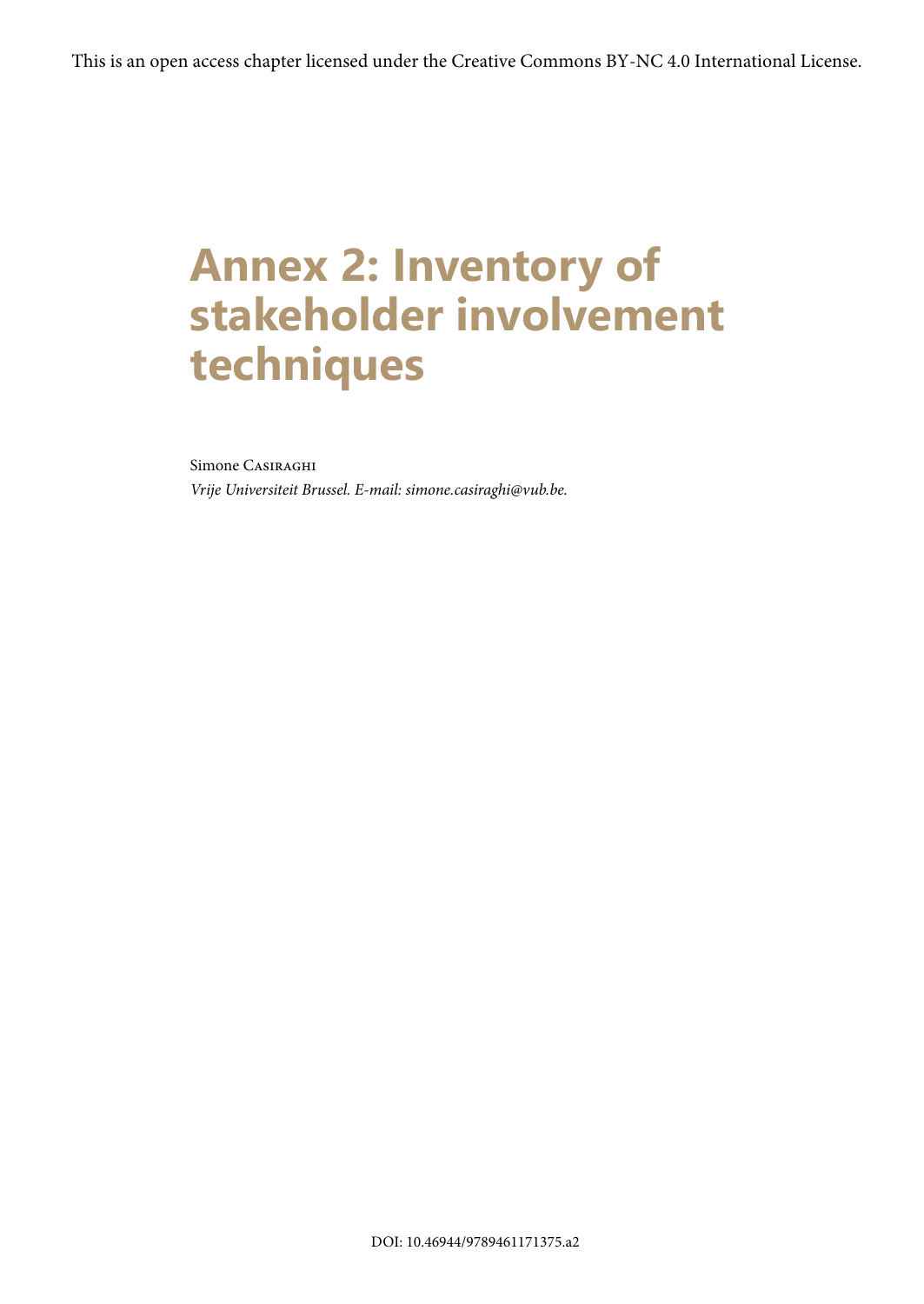| Time/scale duration                   | possible revisions) or be involved<br>assessment process (including its<br>can perform several tasks and be<br>several weeks. Advisory groups<br>an extended period of time, e.g.<br>involved throughout the whole<br>The meetings take place over<br>for only a single task.                              | over a short period of time (usual-<br>An intensive and collective effort<br>ly one day).                                                                                                                                                                                                                                                                                                                                          | by a number of meetings of a few<br>A first phase of education of the<br>panel (1-2 weekends) followed<br>days $(3 to 10)$ .                                                                                                                                                                                                                                                                               |
|---------------------------------------|------------------------------------------------------------------------------------------------------------------------------------------------------------------------------------------------------------------------------------------------------------------------------------------------------------|------------------------------------------------------------------------------------------------------------------------------------------------------------------------------------------------------------------------------------------------------------------------------------------------------------------------------------------------------------------------------------------------------------------------------------|------------------------------------------------------------------------------------------------------------------------------------------------------------------------------------------------------------------------------------------------------------------------------------------------------------------------------------------------------------------------------------------------------------|
| Description                           | ficial voice for a group of travellers<br>issues to provide advice, e.g. to po-<br>Its mission can vary depending on<br>For instance, it can provide an of-<br>licy makers or border authorities.<br>Examination of some significant<br>the responsibilities it is assigned.<br>affected by an initiative. | issue before a given deadline, with<br>usually takes place in design fields<br>cost-efficient way to come up with<br>Cooperation in solving a problem<br>process, to address contrasts that<br>like land use or urban planning,<br>might arise between competing<br>an experienced facilitator. This<br>or advising on a controversial<br>interests. It can be a powerful,<br>at the beginning of a decision<br>creative solutions | opinions and values of citizens into<br>dialogue takes place within a panel<br>ledge as opposed to the technical<br>The purpose is not necessarily to<br>reach a final decision, but also to<br>Method used to incorporate the<br>composed of "lay" public know-<br>expertise of other stakeholders.<br>gain information on the public<br>decisions about an initiative. A<br>awareness of the initiative. |
| Selection process                     | Selected by the assessors<br>on the basis of expertise<br>public notice or targeted<br>and to ensure a balance<br>of different interests. A<br>invitation is sent out.                                                                                                                                     | Selected by the assessors<br>on the basis of expertise<br>public notice or targeted<br>and to ensure a balance<br>of different interests. A<br>invitation is sent out.                                                                                                                                                                                                                                                             | ry system, from a sample<br>Selected through a lotte-<br>of a local population.                                                                                                                                                                                                                                                                                                                            |
| stakeholder group<br>Type and size of | limited to, citizens with<br>or representing specific<br>specialised knowledge<br>interests of a commu-<br>(including, but not<br>10-25 stakeholders<br>nity).                                                                                                                                             | to, citizens with various<br>cluding, but not limited<br>20-60 stakeholders (in-<br>including a facilitator).<br>skills and interests,                                                                                                                                                                                                                                                                                             | A panel of 10-20 citizens<br>population, with diffe-<br>knowledge and a local<br>rent backgrounds.<br>that represent lay                                                                                                                                                                                                                                                                                   |
| Participation<br>method type          | group or task force <sup>1</sup><br>(Citizen) Advisory                                                                                                                                                                                                                                                     | Charrette <sup>2</sup>                                                                                                                                                                                                                                                                                                                                                                                                             | consensus conferences <sup>3</sup><br>Citizens' panel/jury or                                                                                                                                                                                                                                                                                                                                              |
| Category                              | Problem-solving meetings                                                                                                                                                                                                                                                                                   |                                                                                                                                                                                                                                                                                                                                                                                                                                    |                                                                                                                                                                                                                                                                                                                                                                                                            |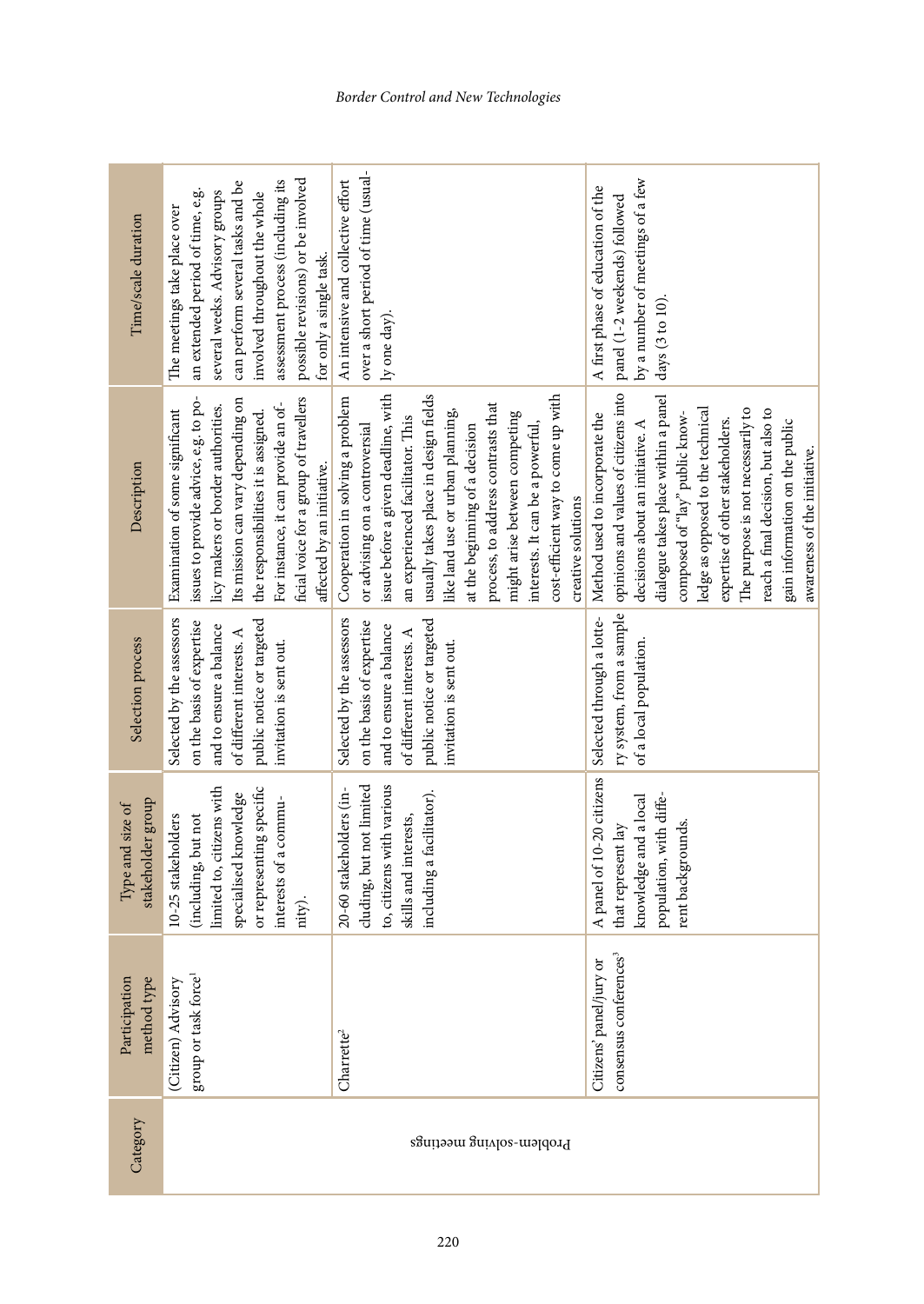| Time/scale duration                   | rounds of interaction over a single<br>day or multiple days.                                                                                                                                                                                                                                                                                                                                                                          | over a number of working days.                                                                                                                                                                                                                                                                    | days and usually take place over a<br>Hearings can last several hours or<br>number of working days.                                                                                                                                                                                                                          |
|---------------------------------------|---------------------------------------------------------------------------------------------------------------------------------------------------------------------------------------------------------------------------------------------------------------------------------------------------------------------------------------------------------------------------------------------------------------------------------------|---------------------------------------------------------------------------------------------------------------------------------------------------------------------------------------------------------------------------------------------------------------------------------------------------|------------------------------------------------------------------------------------------------------------------------------------------------------------------------------------------------------------------------------------------------------------------------------------------------------------------------------|
| Description                           | Selected by the assessors   Interactive and structured forecas-   Iterative; it can have multiple<br>ting method to achieve consensus<br>through a series of questionnaires<br>tions. Usually, the input of partici-<br>traditional correspondence). Each<br>feedback on individual contribu-<br>meetings, either by electronic or<br>questionnaire is alternated with<br>(without requiring face-to-face<br>pants remains anonymous. | information and discussing issues, months, and usually take place<br>Open and flexible ways of sharing Neetings can last weeks or<br>not necessarily making decisions.<br>They differ from public hearings,<br>which are more formal, and they<br>can also be a legal requirement<br>(see below). | initiative in open forums. The citi-<br>zens have a formal (i.e. recorded in<br>the public record) chance to voice<br>presentations by an agency on an<br>impact on the recommendations.<br>their opinions but have no direct<br>Transcripts of the comments will<br>Sometimes regulated by law,<br>be available for review. |
| Selection process                     | ensure the soundness of<br>to avoid methodologi-<br>cal weaknesses and to<br>the results.                                                                                                                                                                                                                                                                                                                                             | Announcement (e.g. via<br>least 30 days before the<br>pers or mailing lists) at<br>social media, newspa-<br>scheduled date.                                                                                                                                                                       | Announcement (e.g. via<br>least 30 days before the<br>pers or mailing lists) at<br>social media, newspa-<br>scheduled date.                                                                                                                                                                                                  |
| stakeholder group<br>Type and size of | the group is bigger if the<br>A panel of stakeholders<br>remotely (e.g. online).<br>facilitator. The size of<br>method is performed<br>grounds, including a<br>with different back-                                                                                                                                                                                                                                                   | Speakers (e.g. experts or<br>sted citizens, with a mo-<br>involved depends on the<br>are open to anyone, but<br>politicians) and intere-<br>the number of citizens<br>derator. The meetings<br>size of the venue.                                                                                 | moderator. The number<br>terested citizens, with a<br>depends on the size of<br>Speakers (e.g. experts<br>or politicians) and in-<br>of citizens involved<br>the venue.                                                                                                                                                      |
| Participation<br>method type          | Delphi method <sup>4</sup>                                                                                                                                                                                                                                                                                                                                                                                                            | Public meetings <sup>5</sup>                                                                                                                                                                                                                                                                      | Public hearings <sup>6</sup>                                                                                                                                                                                                                                                                                                 |
| Category                              |                                                                                                                                                                                                                                                                                                                                                                                                                                       |                                                                                                                                                                                                                                                                                                   |                                                                                                                                                                                                                                                                                                                              |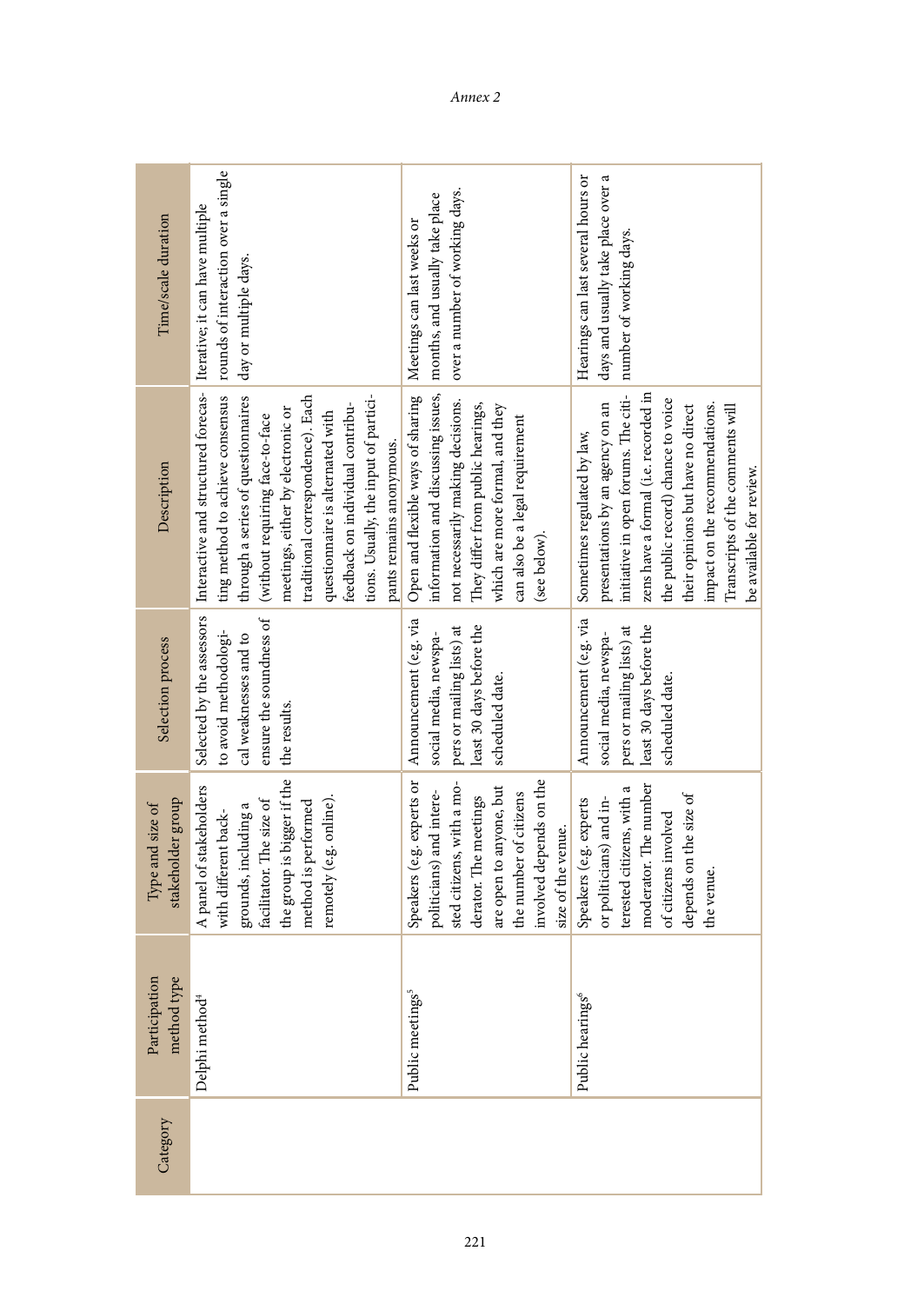| Time/scale duration                   | Usually over one or two days.                                                                                                                                                                                                                                                                    | Usually over one or two days.                                                                                                                                                                                                                                                        | five, on a regular basis (weekly or<br>number of times, usually up to<br>The group meets a defined<br>monthly)                                                                                                                                                                                                                                                                                        |
|---------------------------------------|--------------------------------------------------------------------------------------------------------------------------------------------------------------------------------------------------------------------------------------------------------------------------------------------------|--------------------------------------------------------------------------------------------------------------------------------------------------------------------------------------------------------------------------------------------------------------------------------------|-------------------------------------------------------------------------------------------------------------------------------------------------------------------------------------------------------------------------------------------------------------------------------------------------------------------------------------------------------------------------------------------------------|
| Description                           | participant to make comments on<br>person is given equal opportunity<br>cating the same time slot for each<br>to express their view, e.g. by allo-<br>A form of (academic) discussion<br>a specific topic to discuss. Each<br>the initiative under discussion.<br>in which participants agree on | participants themselves carry out<br>scenarios, i.e. mental views about<br>specialist to express a wide range<br>A gathering or seminar led by a<br>of viewpoints and confront one<br>the assessment with the use of<br>another. If scenario-based, the<br>possible future outcomes. | group regarding particular issues of<br>the evolution of the thinking of the<br>nity officials. Minutes can be taken<br>group can be self-sufficient or sup-<br>discuss a shared topic or find solu-<br>ported by government or commu-<br>tions to a common problem. The<br>Selected by the assessors   Physical or online gatherings to<br>during the meetings to monitor<br>the assessment process. |
| Selection process                     | Selected by the assessors<br>on the basis of expertise<br>public notice or targeted<br>pants is limited to those<br>who registered though a<br>and to ensure a balance<br>The number of partici-<br>of different interests. A<br>invitation is sent out.<br>registration form.                   | of participants is limited<br>advance (about 3 weeks<br>before) and notification<br>to those who registered<br>via e-mail. The number<br>or invitation of experts<br>Announcement well in<br>though a registration<br>form.                                                          | on the basis of expertise<br>and to ensure a balance<br>A targeted invitation is<br>of different interests.<br>sent out.                                                                                                                                                                                                                                                                              |
| stakeholder group<br>Type and size of | stakeholders, including a<br>A small group of 10-15<br>moderator.                                                                                                                                                                                                                                | stakeholders, including a<br>moderator and/or chair.<br>A small group of 10-30                                                                                                                                                                                                       | A small group of 5-10<br>similar interests and<br>stakeholders with<br>background.                                                                                                                                                                                                                                                                                                                    |
| Participation<br>method type          | Roundtables <sup>7</sup>                                                                                                                                                                                                                                                                         | Workshop <sup>8</sup><br>(Scenario)                                                                                                                                                                                                                                                  | Study Circles <sup>9</sup>                                                                                                                                                                                                                                                                                                                                                                            |
| Category                              |                                                                                                                                                                                                                                                                                                  |                                                                                                                                                                                                                                                                                      |                                                                                                                                                                                                                                                                                                                                                                                                       |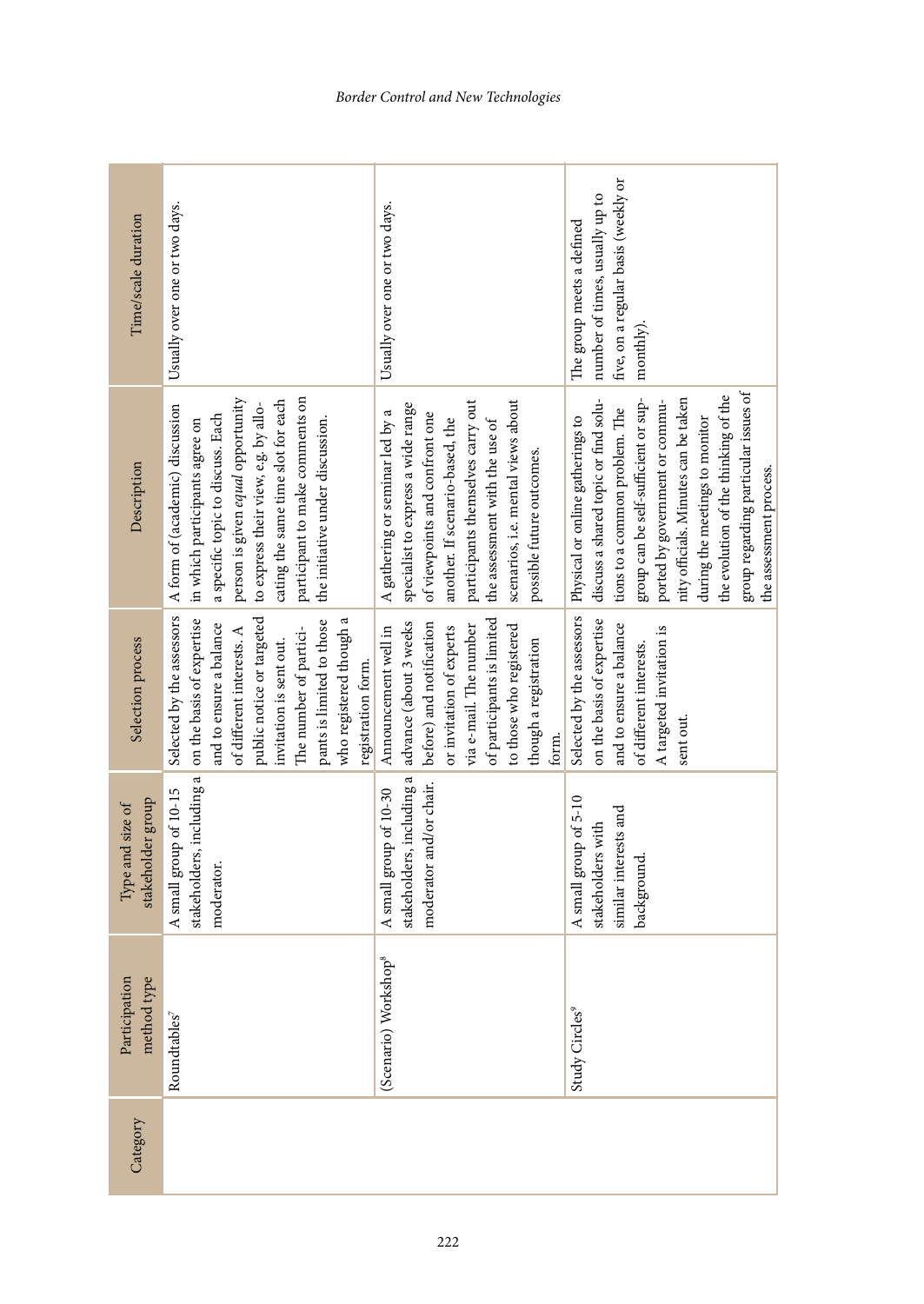| Time/scale duration                   | Usually over one or two days.                                                                                                                                                                                                                                                | hours, depending on the number<br>Usually from 30 minutes to two<br>of questions.                                                                                           | Usually over one or two days, it<br>can be repeated multiple times<br>throughout the assessment<br>process.                                                                                                                                        | of people who call, and the type of<br>varies depending on the number<br>questions asked. It is possible to<br>four hours per day) beforehand.<br>decide upon fixed call slots (e.g.<br>The duration of the phone calls |
|---------------------------------------|------------------------------------------------------------------------------------------------------------------------------------------------------------------------------------------------------------------------------------------------------------------------------|-----------------------------------------------------------------------------------------------------------------------------------------------------------------------------|----------------------------------------------------------------------------------------------------------------------------------------------------------------------------------------------------------------------------------------------------|-------------------------------------------------------------------------------------------------------------------------------------------------------------------------------------------------------------------------|
| Description                           | holders predominantly have the<br>A gathering of a group of stake-<br>through presentation, videos or<br>infographics. The format is not<br>very interactive, and the stake-<br>holders to be merely informed<br>about a given initiative e.g.<br>passive role of listeners. | to answer questions, typically after<br>Staff are available to stakeholders<br>a meeting. Sessions can be either<br>an exhibition, a presentation or<br>formal or informal. | Stakeholders are gathered to assist<br>presentations or a simulation of a<br>a demonstration of the initiative<br>offer further explanations and to<br>technology. Staff are available to<br>under assessment, e.g. via video<br>answer questions. | people can reach to ask questions<br>A toll-free phone number that<br>about a given initiative.                                                                                                                         |
| Selection process                     | the basis of interest,<br>background and/or<br>by the assessors on<br>Invitation sent out<br>affiliation.                                                                                                                                                                    | present at the event can<br>event. Anyone that was<br>Announcement of the<br>Q&A session after an<br>participate.                                                           | crossing point) or via a<br>Participants are either<br>recruited in loco (e.g.<br>travellers at a border<br>targeted invitation.                                                                                                                   | many diverse inputs as<br>advertised to collect as<br>Anyone can call the<br>number. The phone<br>number is widely<br>possible.                                                                                         |
| stakeholder group<br>Type and size of | The size of the group de-<br>pends on the size of the<br>holders with various or<br>A large group of stake-<br>venue of the meeting.<br>similar backgrounds.                                                                                                                 | took part in an event e.g.<br>an exhibition, presenta-<br>Stakeholders that also<br>tion or meeting.                                                                        | the venue for the tour or<br>holders with various or<br>A large group of stake-<br>depends on the size of<br>similar backgrounds.<br>The size of the group<br>demonstration.                                                                       | nonetheless are difficult<br>to engage through other<br>by a given initiative but<br>vulnerable populations<br>Any stakeholder, espe-<br>that might be affected<br>cially minorities and<br>techniques.                 |
| Participation<br>od type<br>metho     | Informational meeting <sup>10</sup>                                                                                                                                                                                                                                          | Q&A sessions <sup>11</sup>                                                                                                                                                  | rs or techno-<br>$logy$ demonstration <sup>12</sup><br>Facility tour                                                                                                                                                                               | Hotline <sup>13</sup>                                                                                                                                                                                                   |
| Category                              | Information-sharing meetings                                                                                                                                                                                                                                                 |                                                                                                                                                                             | platforms<br>Information-sharing                                                                                                                                                                                                                   |                                                                                                                                                                                                                         |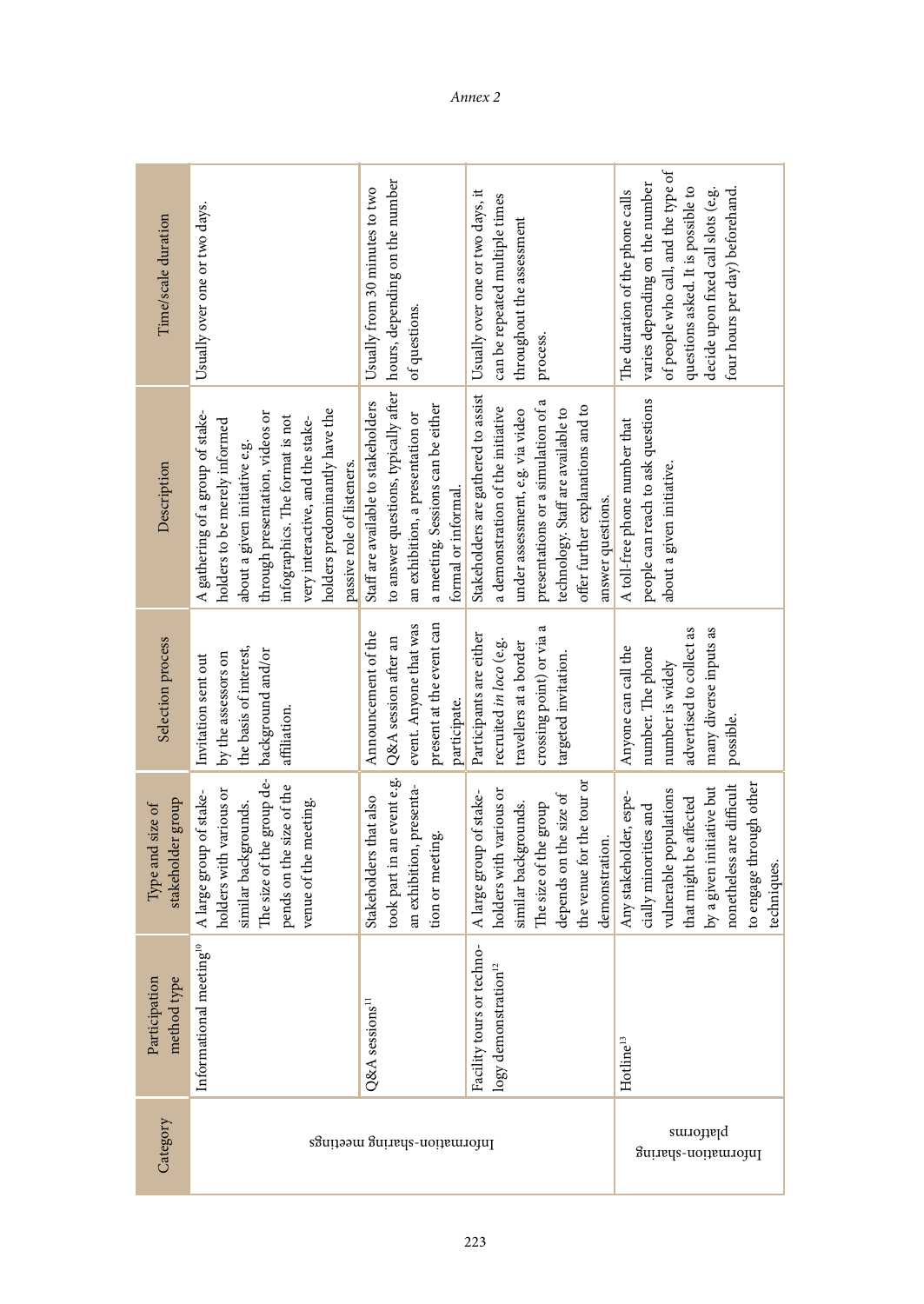| Time/scale duration                   | remain active for the entire durati-<br>A forum or social media page can<br>on of the assessment process.                                                                                                                                                                                                 | Staff should be available at the<br>office up to 40 hours a week.                                                    | Single meeting, usually up to two<br>hours.                                                                                                                                                                                                 |
|---------------------------------------|-----------------------------------------------------------------------------------------------------------------------------------------------------------------------------------------------------------------------------------------------------------------------------------------------------------|----------------------------------------------------------------------------------------------------------------------|---------------------------------------------------------------------------------------------------------------------------------------------------------------------------------------------------------------------------------------------|
| Description                           | allow general discussions or post<br>or issues. A platform can also be<br>comments on specific questions<br>polls and provide the results to<br>used to host questionnaires or<br>Online discussion sites to<br>participants.                                                                             | border crossing point where staff<br>A small office, desk or trailer at a<br>respond to inquiries.                   | Small discussion groups, with the<br>initiative e.g. on values, concerns<br>and perspectives involved in the<br>help of one or more facilitators,<br>to gather in-depth insights and<br>reactions of people to a given<br>given initiative. |
| Selection process                     | red. The forum or social<br>Anyone can participate<br>possible. The content is<br>although creation of an<br>advertised to collect as<br>many diverse inputs as<br>account may be requi-<br>moderator before it is<br>usually approved by a<br>media page is widely<br>and post comments,<br>made public. | Anyone can voluntarily<br>go to the information<br>office to gather extra<br>information.                            | Small groups of 5-10 sta- Selected by the assessors<br>approximate the demo-<br>graphics of an affected<br>either randomly or to<br>community.                                                                                              |
| stakeholder group<br>Type and size of | nonetheless are difficult<br>by a given initiative but<br>vulnerable populations<br>Any stakeholder, espe-<br>that might be affected<br>cially minorities and<br>to engage with other<br>techniques.                                                                                                      | pass through a border<br>site, e.g. travellers that<br>Any stakeholder that<br>passes through the<br>crossing point. | keholders with specific<br>interests or expertise.                                                                                                                                                                                          |
| method type<br>Participation          | Online forums and<br>social media <sup>14</sup>                                                                                                                                                                                                                                                           | On-scene information<br>office <sup>15</sup>                                                                         | Focus groups <sup>16</sup>                                                                                                                                                                                                                  |
| Category                              |                                                                                                                                                                                                                                                                                                           |                                                                                                                      | SAAAng                                                                                                                                                                                                                                      |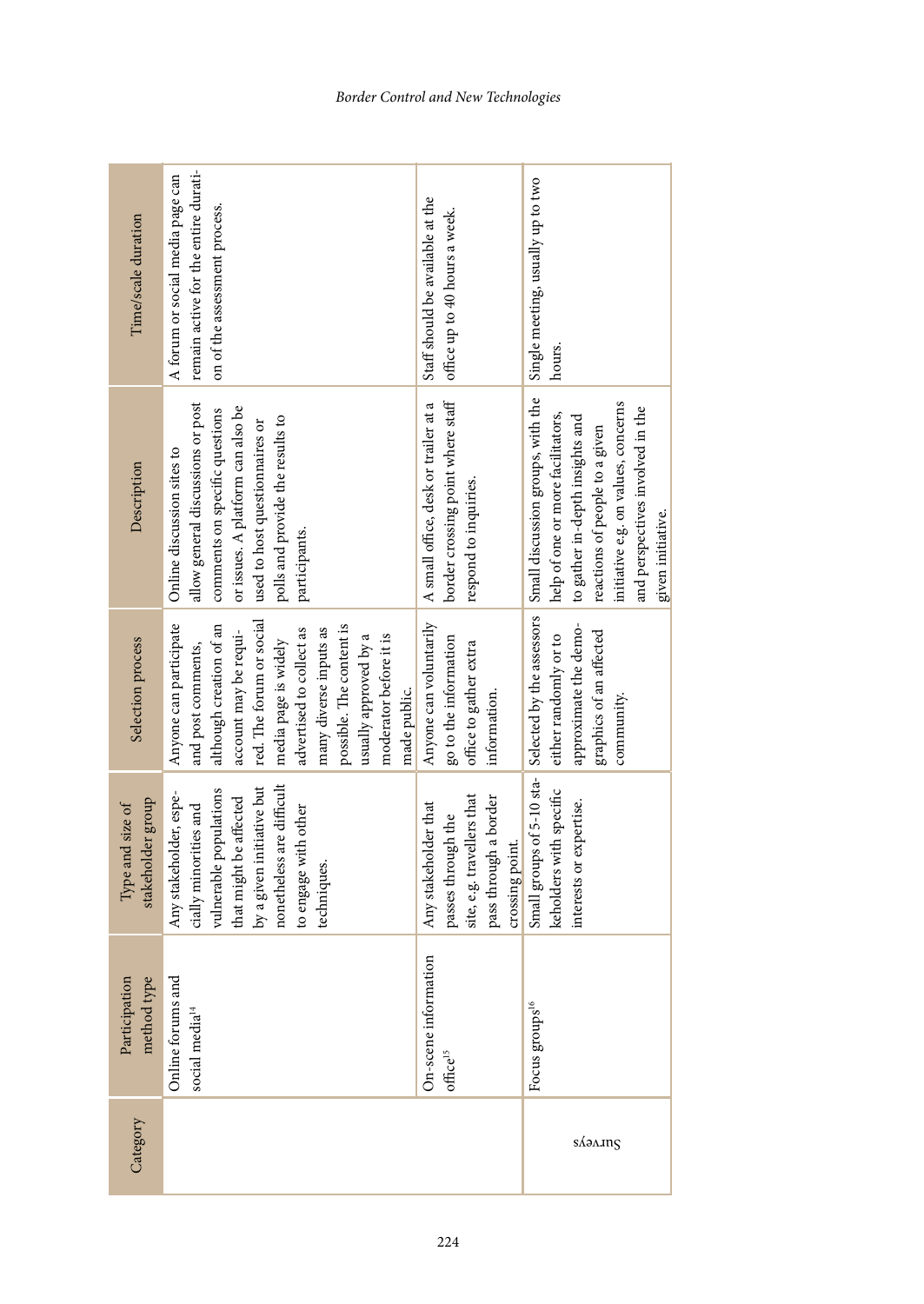| Time/scale duration                   | Approximately one hour per<br>interview.                                                                                                                                                                                                                                                                                                    | source-intensive activity, although<br>community members individually. the time spent canvassing depends                                                                                                                                                                                                                       |
|---------------------------------------|---------------------------------------------------------------------------------------------------------------------------------------------------------------------------------------------------------------------------------------------------------------------------------------------------------------------------------------------|--------------------------------------------------------------------------------------------------------------------------------------------------------------------------------------------------------------------------------------------------------------------------------------------------------------------------------|
| Description                           | a more-or-less structured manner,<br>in-depth inputs gathered from the<br>problems or potential solutions to<br>face-to-face or via telephone. The<br>questions on a given initiative, in<br>answers are used to identify gaps,<br>The number and types of Selected by the assessors Participants are asked specific<br>a given initiative. | Assessors select staff (i.e.   A method to collect and distribute   Canvassing is a time- and re-<br>Canvassers need to iden- Canvassers ask questions, discuss   on the area to be canvassed.<br>issues and/or provide informative<br>material related to the initiative<br>information by engaging with<br>under assessment. |
| Selection process                     | interviewees depend on on the basis of expertise<br>and to ensure a balance<br>A targeted invitation is<br>of different interests.<br>sent out.                                                                                                                                                                                             | the canvassing activity.<br>canvassers) to conduct<br>vassed beforehand and<br>tify the area to be can-<br>notify local residents.                                                                                                                                                                                             |
| stakeholder group<br>Type and size of | a small sample of people<br>sors. Only interviewing<br>particular community or<br>dered representative of a<br>the time and resources<br>these people are consi-<br>available to the asses-<br>is appropriate only if<br>interest group.                                                                                                    | Potentially all members<br>population, or at least a<br>of a pre-selected local<br>significant proportion<br>of these.                                                                                                                                                                                                         |
| icipation<br>method type<br>Parti     | Interviews $^{17}$                                                                                                                                                                                                                                                                                                                          | Joor-to-door canvas-<br>$\sin g^{18}$                                                                                                                                                                                                                                                                                          |
| Category                              |                                                                                                                                                                                                                                                                                                                                             |                                                                                                                                                                                                                                                                                                                                |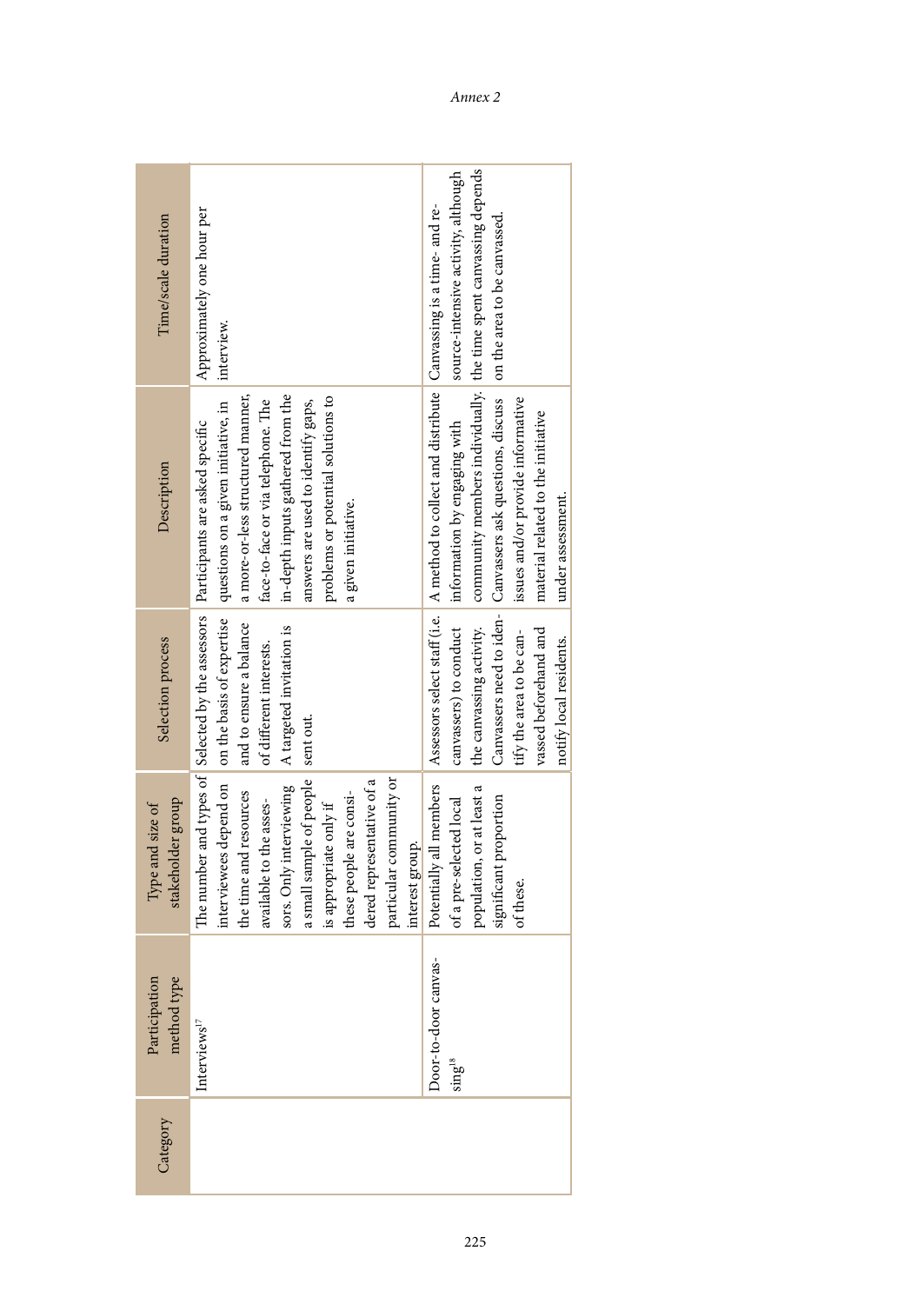| Time/scale duration                   | be completed by each stakeholder<br>available to the public for several<br>They can take very little time to<br>(e.g. one minute). Polls can be<br>weeks.                                                                                                                                                                                                                                                                                                  | generally take from 5 to 20 minu-<br>answering them, questionnaires<br>questions and the modality for<br>Depending on the type of<br>tes to be completed.                                                                                                                                                                                                                                                                               | time. This is a cost-efficient way to<br>The vote is cast at a single point in<br>involve a large amount of people<br>in a decision.                                              |
|---------------------------------------|------------------------------------------------------------------------------------------------------------------------------------------------------------------------------------------------------------------------------------------------------------------------------------------------------------------------------------------------------------------------------------------------------------------------------------------------------------|-----------------------------------------------------------------------------------------------------------------------------------------------------------------------------------------------------------------------------------------------------------------------------------------------------------------------------------------------------------------------------------------------------------------------------------------|-----------------------------------------------------------------------------------------------------------------------------------------------------------------------------------|
| Description                           | on a certain topic by questioning a<br>available by the assessors. representative sample. Polling can<br>known, and no analysis is required<br>Therefore, results are immediately<br>multiple choice question to which<br>An assessment of public opinion<br>the respondents give one answer.<br>as usually they contain only one<br>be performed online, door-to-<br>questionnaires (below) insofar<br>Opinion polls differ from<br>door or by telephone. | thumb, a longer questionnaire can<br>level of involvement. As a rule of<br>give more nuanced input than a<br>Participants are asked to answer<br>or online (e.g. via e-mail (structured or semi-structured,<br>in person or online. The length<br>and depth of the questionnaire<br>multiple choice, rating), either<br>a list of various question types<br>assessment and the envisaged<br>depends on the phase of the<br>shorter one. | A popular vote to decide on a spe-<br>have an equal influence, and the<br>cific issue that requires a binary<br>outcome can be legally binding.<br>yes/no input. The participants |
| Selection process                     | An online link for a poll<br>a sample of respondents<br>case, the assessors select<br>(random or representa-<br>is advertised and made<br>dents can be contacted<br>via telephone or door-<br>Alternatively, respon-<br>to-door. In the latter<br>tive) beforehand.                                                                                                                                                                                        | questionnaires in person<br>Assessors distribute the<br>or on a website). In case<br>of certain groups of sta-<br>Alternatively, all travel-<br>needed, representatives<br>specific information is<br>keholders are targeted.<br>in a given timeslot are<br>lers crossing borders<br>addressed.                                                                                                                                         | Everyone in a given area<br>the opportunity to vote.<br>or community is given                                                                                                     |
| stakeholder group<br>Type and size of | to several thousand), in<br>Very large sample (up<br>particular (potential)<br>travellers at border<br>crossing points.                                                                                                                                                                                                                                                                                                                                    | to several thousand), in<br>Very large sample (up<br>particular (potential)<br>travellers at border<br>crossing points.                                                                                                                                                                                                                                                                                                                 | Potentially all members<br>population, or at least a<br>significant proportion<br>of a national or local<br>of these.                                                             |
| Participation<br>method type          | Opinion polls <sup>19</sup>                                                                                                                                                                                                                                                                                                                                                                                                                                | Questionnaires <sup>20</sup>                                                                                                                                                                                                                                                                                                                                                                                                            | Referenda <sup>21</sup>                                                                                                                                                           |
| Category                              |                                                                                                                                                                                                                                                                                                                                                                                                                                                            |                                                                                                                                                                                                                                                                                                                                                                                                                                         |                                                                                                                                                                                   |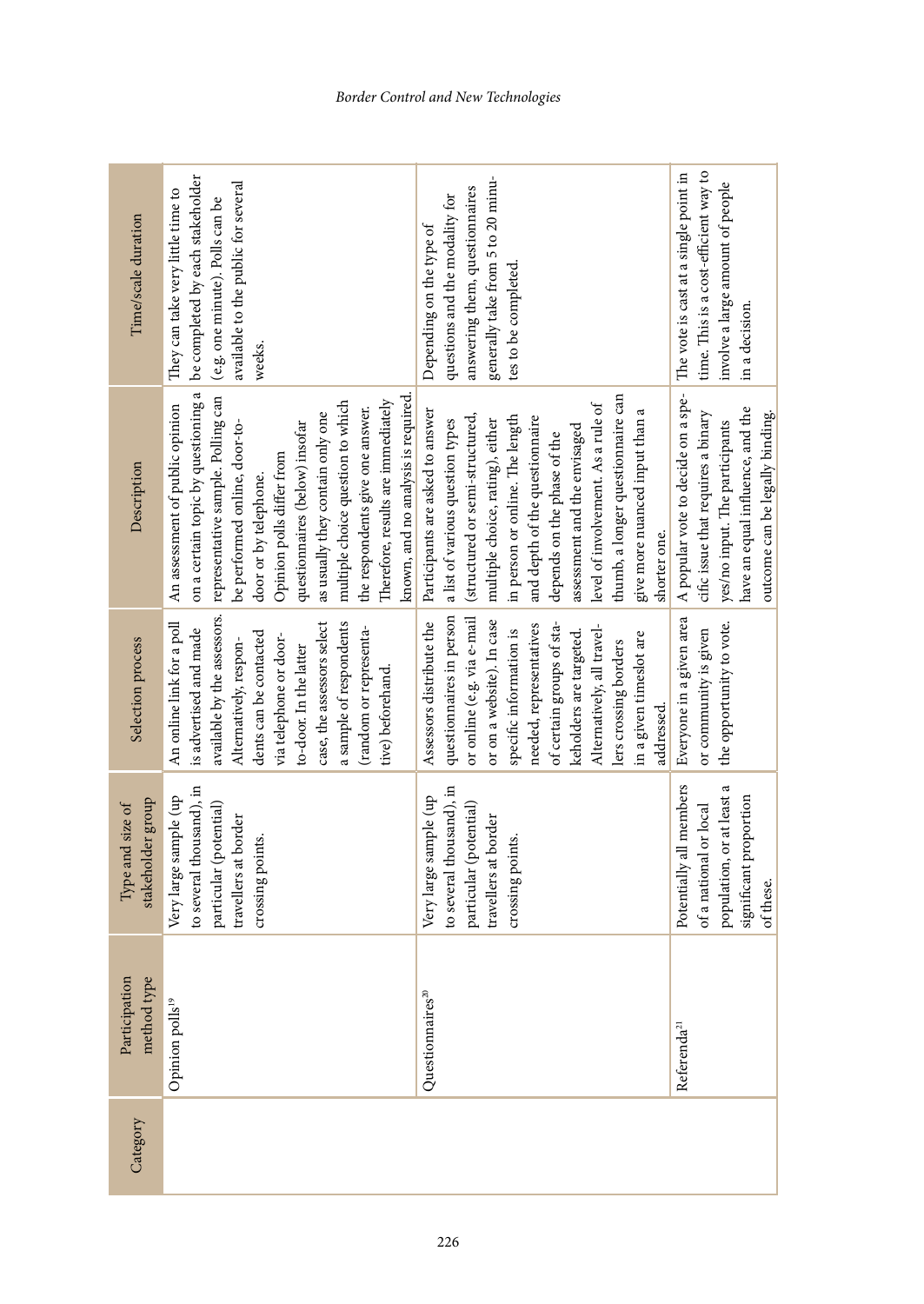## **Endnotes**

- 1. James L. Creighton, *The Public Participation Handbook: Making Better Decisions through Citizen Involvement* (San Francisco: Jossey-Bass, 2005), 183; Gene Rowe and Lynn J. Frewer, "Public Participation Methods: A Framework for Evaluation," *Science Technology and Human Values* 25, no. 1 (2000): 3–29, [https://doi.org/10.1177/016224390002500101;](https://doi.org/10.1177/016224390002500101) US Environmental Protection Agency, *RCRA Public Participation Manual*, 1996.
- 2. James A. Segedy and Bradley Johnson, *The Neighbourhood Charrette Handbook*, 2004, [https://www.michigantownships.org/downloads/charrette\\_handbook\\_2.pdf](https://www.michigantownships.org/downloads/charrette_handbook_2.pdf); Gail Lindsey, Joel Ann Todd, and Sheila J. Hayter, *A Handbook for Planning and Conducting Charrettes for High-Performance Projects,* 2009, <https://www.nrel.gov/docs/fy03osti/33425.pdf>; Organization for Economic Co-operation and Development (OECD), *Stakeholder Involvement Techniques: Short Guide and Annotated Bibliography*, *Nuclear Energy Agency*, 2004, 40.
- 3. Ned Crosby, Janet M. Kelly, and Paul Schaefer, "Citizens Panels: A New Approach to Citizen Participation," *Public Administration Review* 46, no. 2 (1986): 170; Simon Joss and John Durant, *Public Participation in Science. The Role of Consensus Conference in Europe* (London: Science Museum, 1995).
- 4. Harold Linstone and Murray Turoff, *The Delphi Method: Techniques and Applications* (Boston, MA: Addison Wesley Publishing Company, 1975); Gene Rowe and George Wright, "The Delphi Technique as a Forecasting Tool: Issues and Analysis," *International Journal of Forecasting* 15, no. 4 (1999): 353–75.
- 5. US Environmental Protection Agency, *RCRA Public Participation Manual*, 117; Creighton, *The Public Participation Handbook : Making Better Decisions through Citizen Involvement*, 130.
- 6. Rowe and Frewer, "Public Participation Methods: A Framework for Evaluation"; US Environmental Protection Agency, *RCRA Public Participation Manual*, 123; Creighton, *The Public Participation Handbook: Making Better Decisions through Citizen Involvement*, 130.
- 7. Organization for Economic Co-operation and Development (OECD), *Stakeholder Involvement Techniques: Short Guide and Annotated Bibliography*, 31; Stefan Taschner and Matthias Fiedler, "Stakeholder Involvement Handbook," 2009, 20; Organization for Economic Co-operation and Development (OECD), *Stakeholder Involvement Techniques: Short Guide and Annotated Bibliography*, [http://www.aeneas-project.eu/docs/AENEAS\\_StakeholderIn](http://www.aeneas-project.eu/docs/AENEAS_StakeholderInvolvementHandbook.pdf)[volvementHandbook.pdf](http://www.aeneas-project.eu/docs/AENEAS_StakeholderInvolvementHandbook.pdf).
- 8. Gill Ringland, "The Role of Scenarios in Strategic Foresight," *Technological Forecasting and Social Change* 77, no. 9 (2010): 1493–98, [https://doi.org/10.1016/j.techfore.2010.06.010;](https://doi.org/10.1016/j.techfore.2010.06.010) US Environmental Protection Agency, *RCRA Public Participation Manual*, 134.
- 9. Organization for Economic Co-operation and Development (OECD), *Stakeholder Involvement Techniques: Short Guide and Annotated Bibliography*, 31.
- 10. Taschner and Fiedler, "Stakeholder Involvement Handbook," 20.
- 11. US Environmental Protection Agency, *RCRA Public Participation Manual*, 106.
- 12. US Environmental Protection Agency, 56.
- 13. Creighton, *The Public Participation Handbook: Making Better Decisions through Citizen Involvement*, 118; US Environmental Protection Agency, *RCRA Public Participation Manual*, 100.
- 14. Creighton, *The Public Participation Handbook: Making Better Decisions through Citizen Involvement*, 119.
- 15. US Environmental Protection Agency, *RCRA Public Participation Manual*, 103.